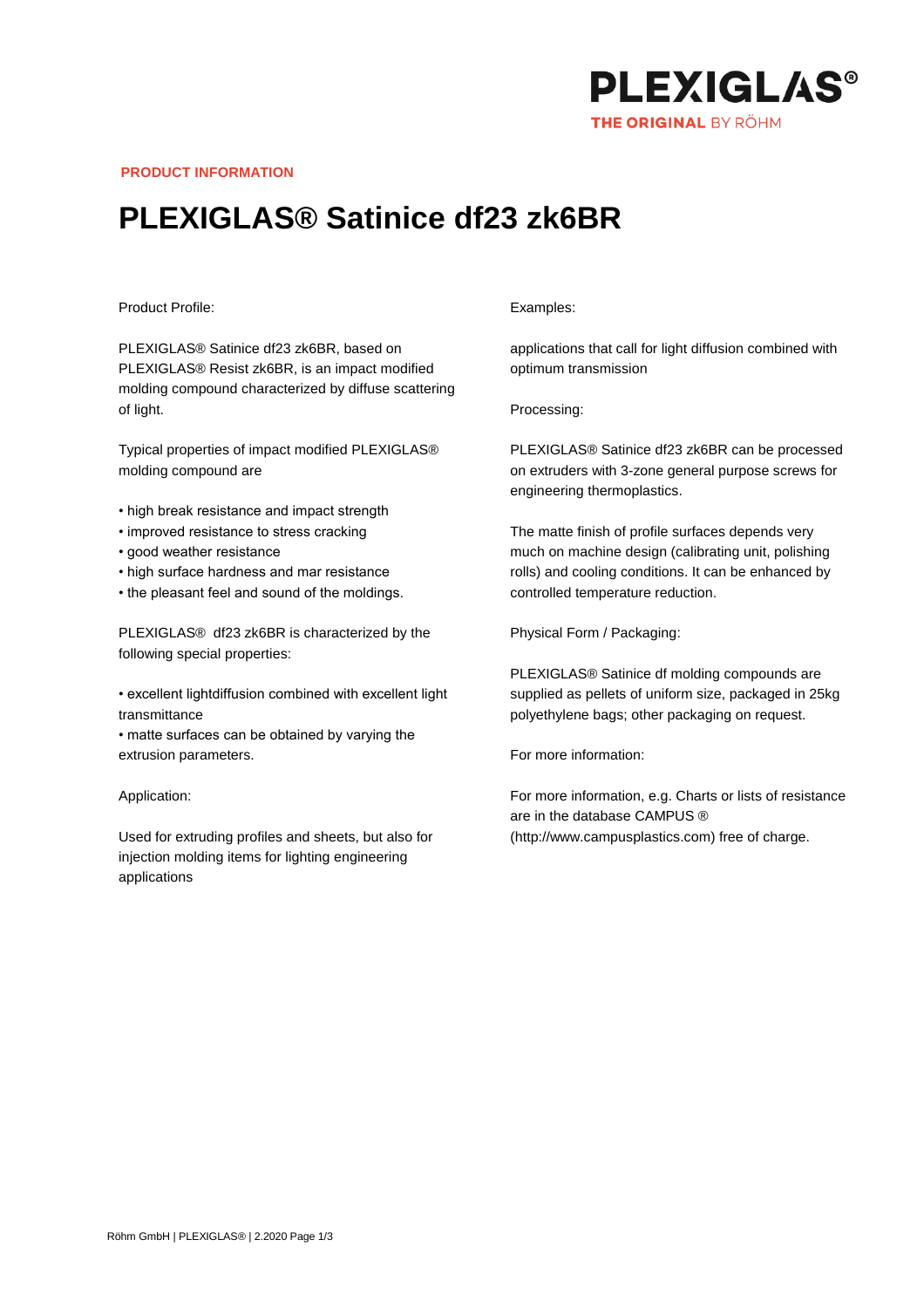## Properties:

|                                          | <b>Parameter</b>   | <b>Unit</b>            | <b>Standard</b>    | <b>PLEXIGLAS® Satinice</b><br>df23 zk6BR |
|------------------------------------------|--------------------|------------------------|--------------------|------------------------------------------|
| <b>Mechanical Properties</b>             |                    |                        |                    |                                          |
| <b>Tensile Modulus</b>                   | 1 mm/min           | MPa                    | <b>ISO 527</b>     | 1900                                     |
| <b>Yield Stress</b>                      | 50 mm/min          | <b>MPa</b>             | <b>ISO 527</b>     | 46                                       |
| <b>Yield Strain</b>                      | 50 mm/min          | %                      | <b>ISO 527</b>     | 5                                        |
| Nominal Strain @ Break                   |                    | $\%$                   | <b>ISO 527</b>     | 36                                       |
| Charpy Impact Strength                   | $23^{\circ}$ C     | kJ/m <sup>2</sup>      | <b>ISO 179/1eU</b> | 50                                       |
| Charpy Notched Impact Strength           | 23°C               | kJ/m <sup>2</sup>      | ISO 179/1eA        | 6                                        |
| <b>Thermal Properties</b>                |                    |                        |                    |                                          |
| Vicat Softening Temperature              | B/50               | °C                     | <b>ISO 306</b>     | 99                                       |
| <b>Glass Transition Temperature</b>      |                    | °C                     | ISO 11357          | 109                                      |
| Temp. of Deflection under Load           | 0.45 MPa           | °C                     | <b>ISO 75</b>      | 99                                       |
| Temp. of Deflection under Load           | 1.8 MPa            | °C                     | <b>ISO 75</b>      | 93                                       |
| Coeff. of Linear Therm. Expansion        | $0 - 50^{\circ}$ C | $E-5$ / $\mathrm{K}$   | ISO 11359          | 9                                        |
| Classes of construction product          |                    |                        | DIN EN 13501-1     | E.                                       |
| Glow Wire Ignition Temperature           |                    | °C                     | IEC 60695-2        | 700                                      |
| <b>Rheological Properties</b>            |                    |                        |                    |                                          |
| Melt Volume Rate, MVR                    | 230°C / 3.8kg      | cm <sup>3</sup> /10min | ISO 1133           | 1.3                                      |
| <b>Optical Properties</b>                | $d=3$ mm           |                        |                    |                                          |
| Luminous transmittance                   | D65                | %                      | ISO 13468-2        | 81                                       |
| Half-Value Angle                         |                    | $\circ$                | <b>DIN 5036</b>    | 21                                       |
| <b>Other Properties</b>                  |                    |                        |                    |                                          |
| Density                                  |                    | q/cm <sup>3</sup>      | <b>ISO 1183</b>    | 1.15                                     |
| <b>Recommended Processing Conditions</b> |                    |                        |                    |                                          |
| <b>Predrying Temperature</b>             |                    | °C                     |                    | max. 85                                  |
| Predrying Time in Desiccant-Type Drier   |                    | h                      |                    | $2 - 3$                                  |
| Melt Temperature                         |                    | °C                     |                    | $230 - 260$                              |
| Die Temperature (Extrusion)              |                    | °C                     |                    | ca. 260                                  |

All listed technical data are typical values intended for your guidance. They are given without obligation and do not constitute a materials specification.